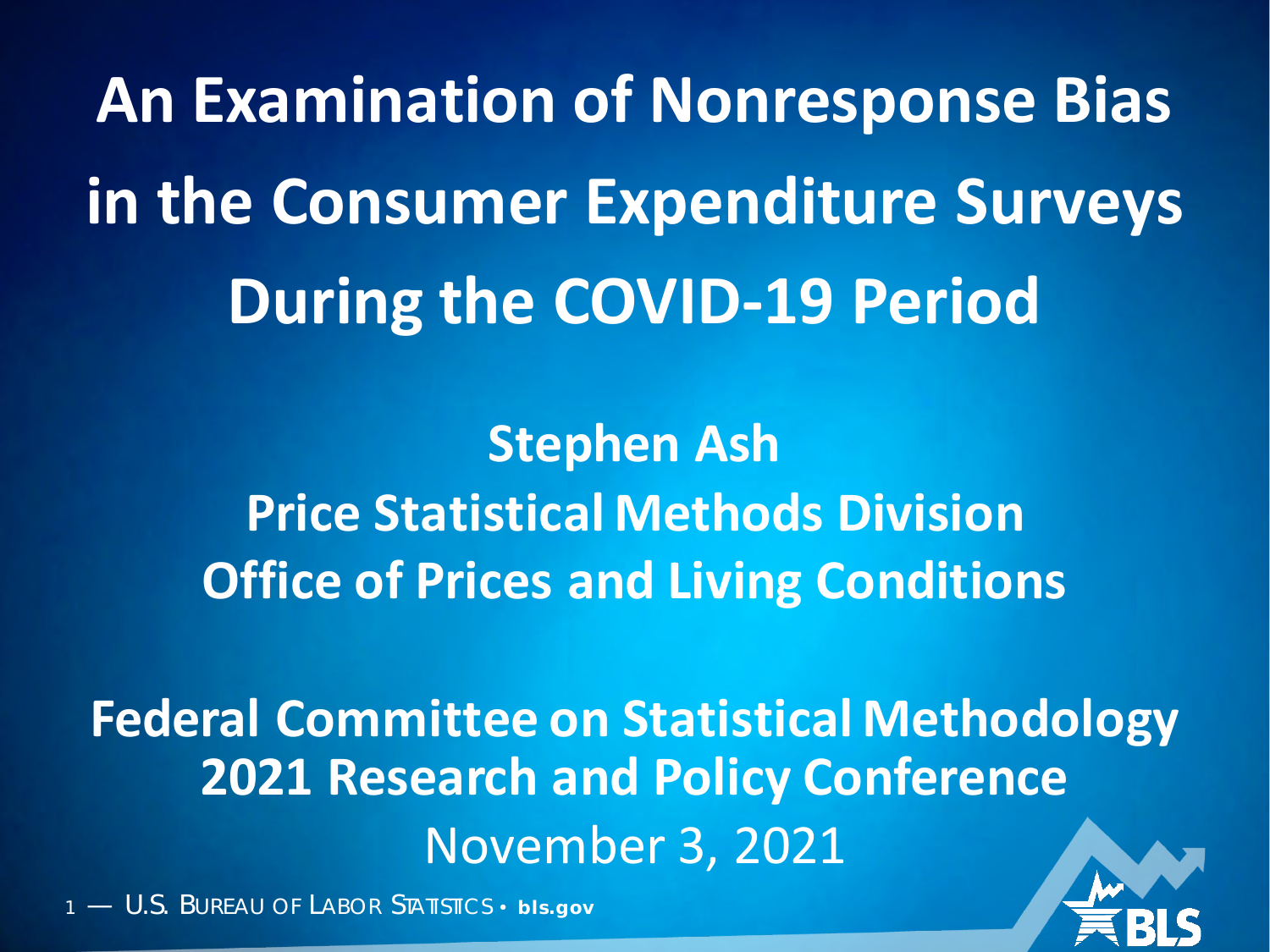# **Research Question**

- Did nonresponse bias increase during the COVID-19 Pandemic?
- Did the COVID-19 Pandemic impact the effectiveness of the nonresponse adjustments within sample weighting?
- Were the variables used in the nonresponse adjustment as effective as in the past?

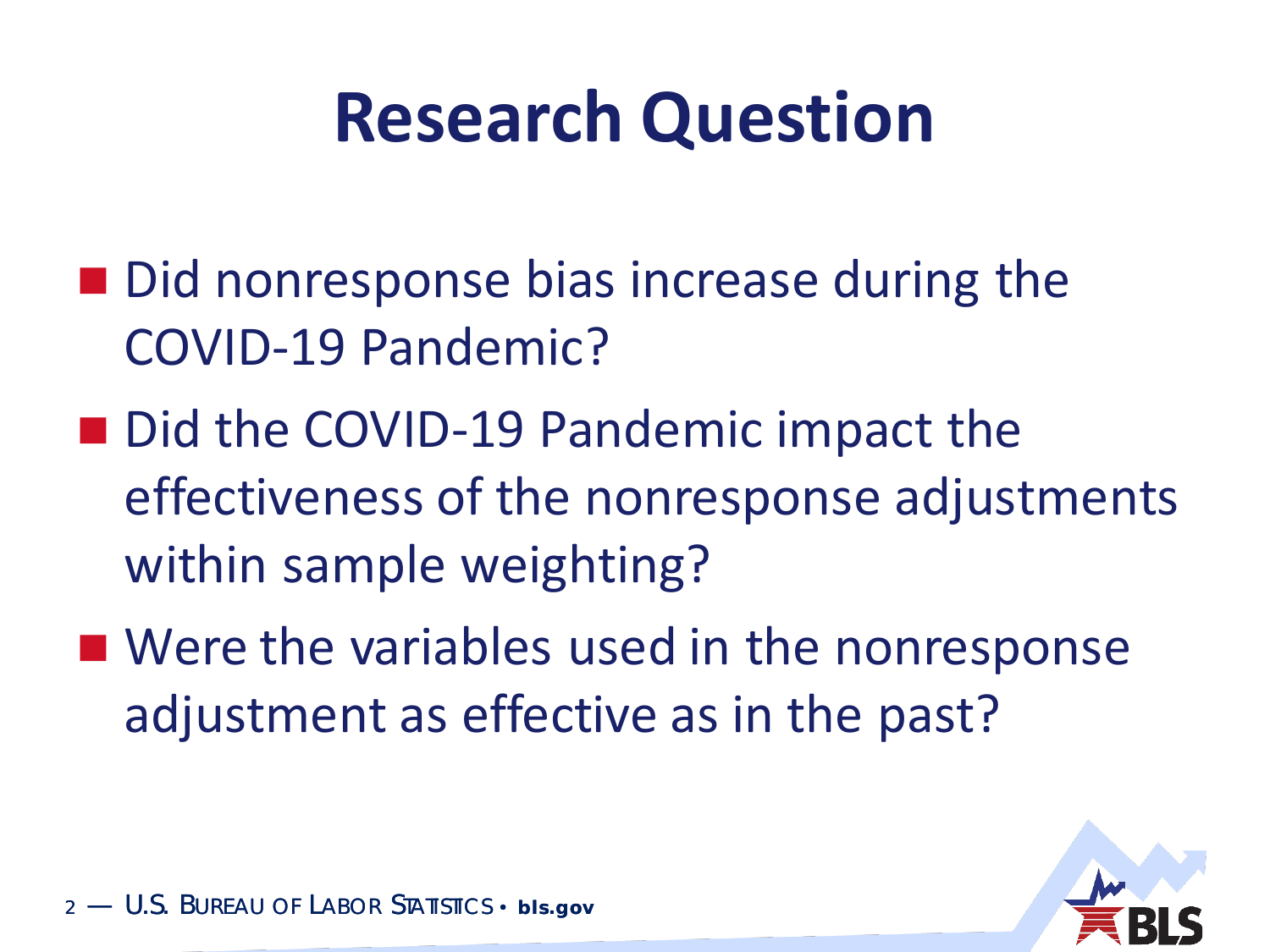# **Current Noninterview Adjustment**

- Weighting cells approach.
- Partition the sample (both interviews and noninterviews) into cells.
- Calculate the response rates (probability of response) within cells.
- The Noninterview adjustment is the inverse of the response rate within cells.

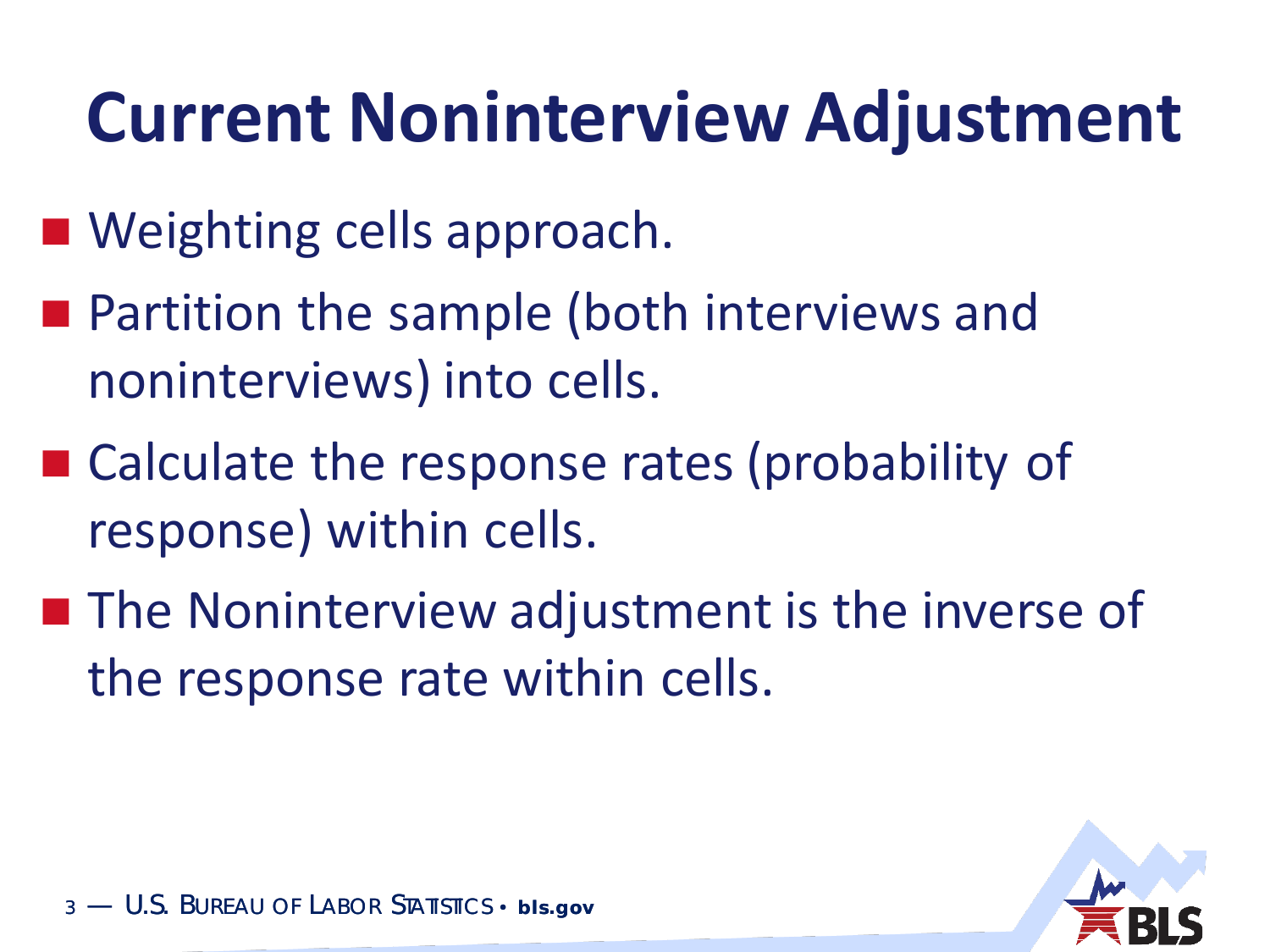# **Current Noninterview Adjustment**

- Variables used to define 192 cells
	- Number of Contacts (1, 2, 3-4, 5+)
	- $\blacktriangleright$  Number of persons in CU  $(1, 2, 3-4, 5+)$
	- ▶ Zip-code level IRS income (Top 10%, Middle, bottom 10%)
	- ▶ Census Region (Northeast, South, Midwest, West)
- Collapsing for large values of the noninterview adjustment and small sample sizes within cells

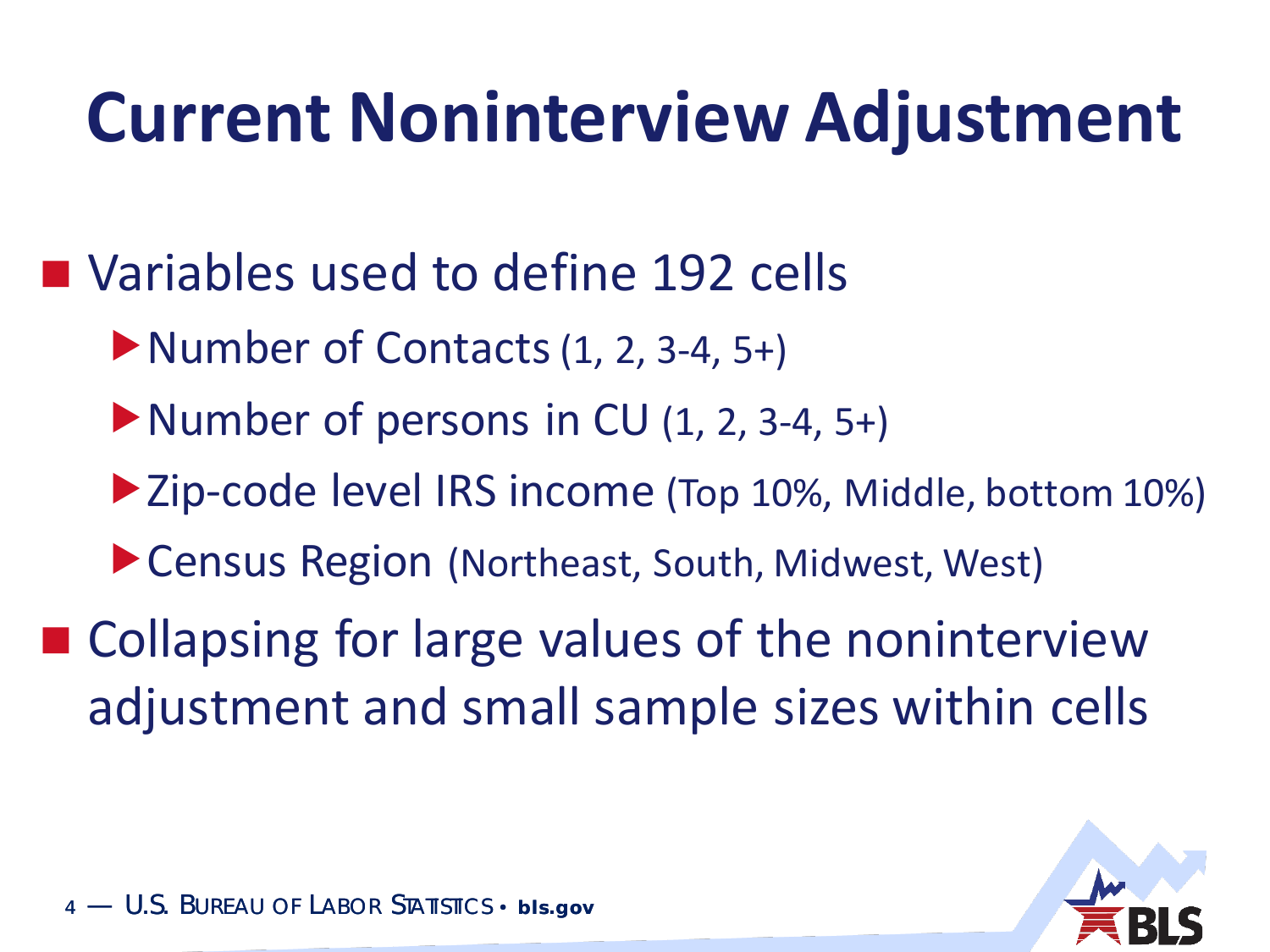## **CE Interview Survey Response Rates by Number of Contact Attempts**

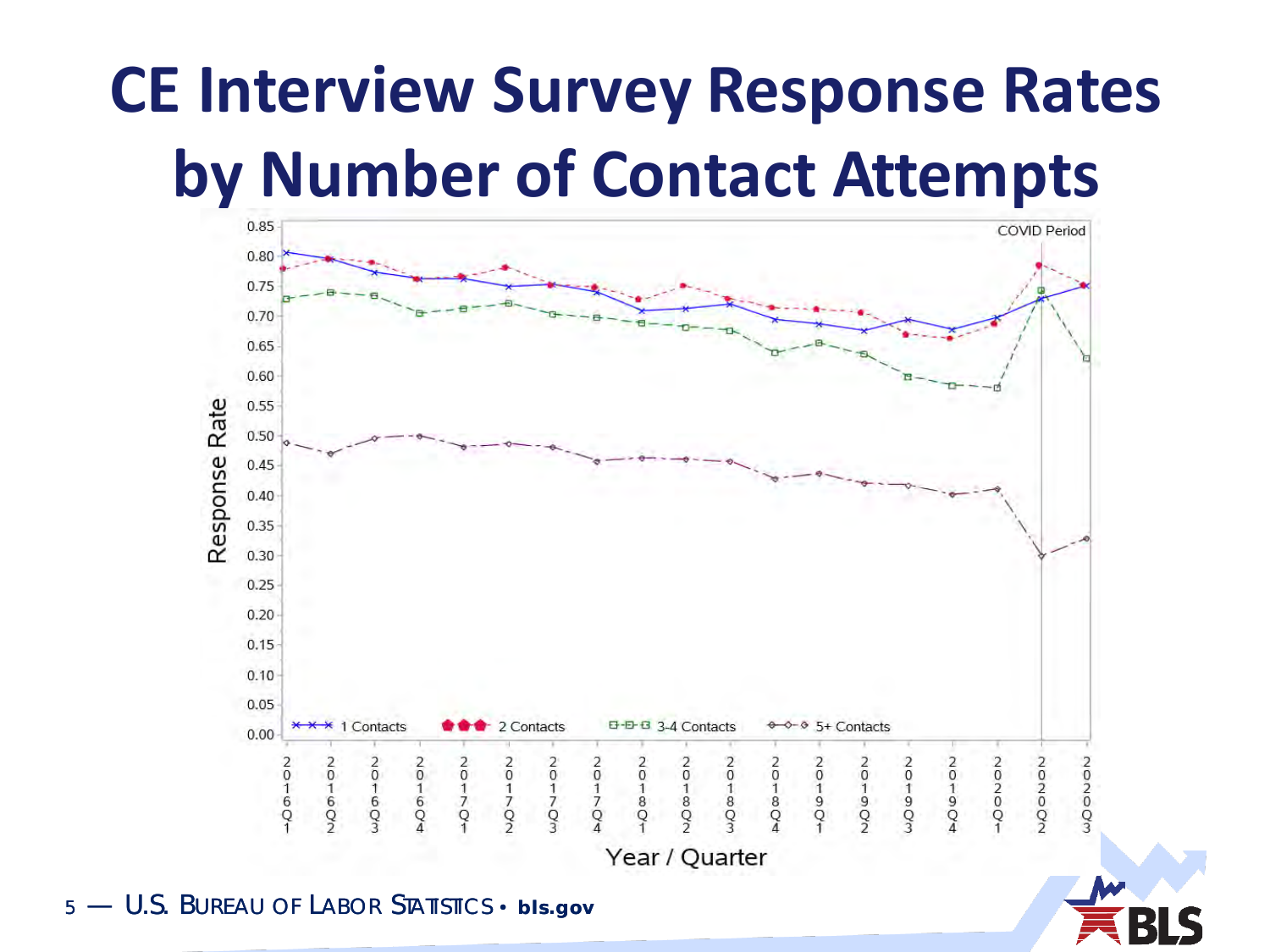# **Measuring Nonresponse Bias**

- We want to measure the bias of estimates due to nonresponse.
- We don't know the truth.
	- We will never know the expenditures for noninterviews.
- What's the next best thing?

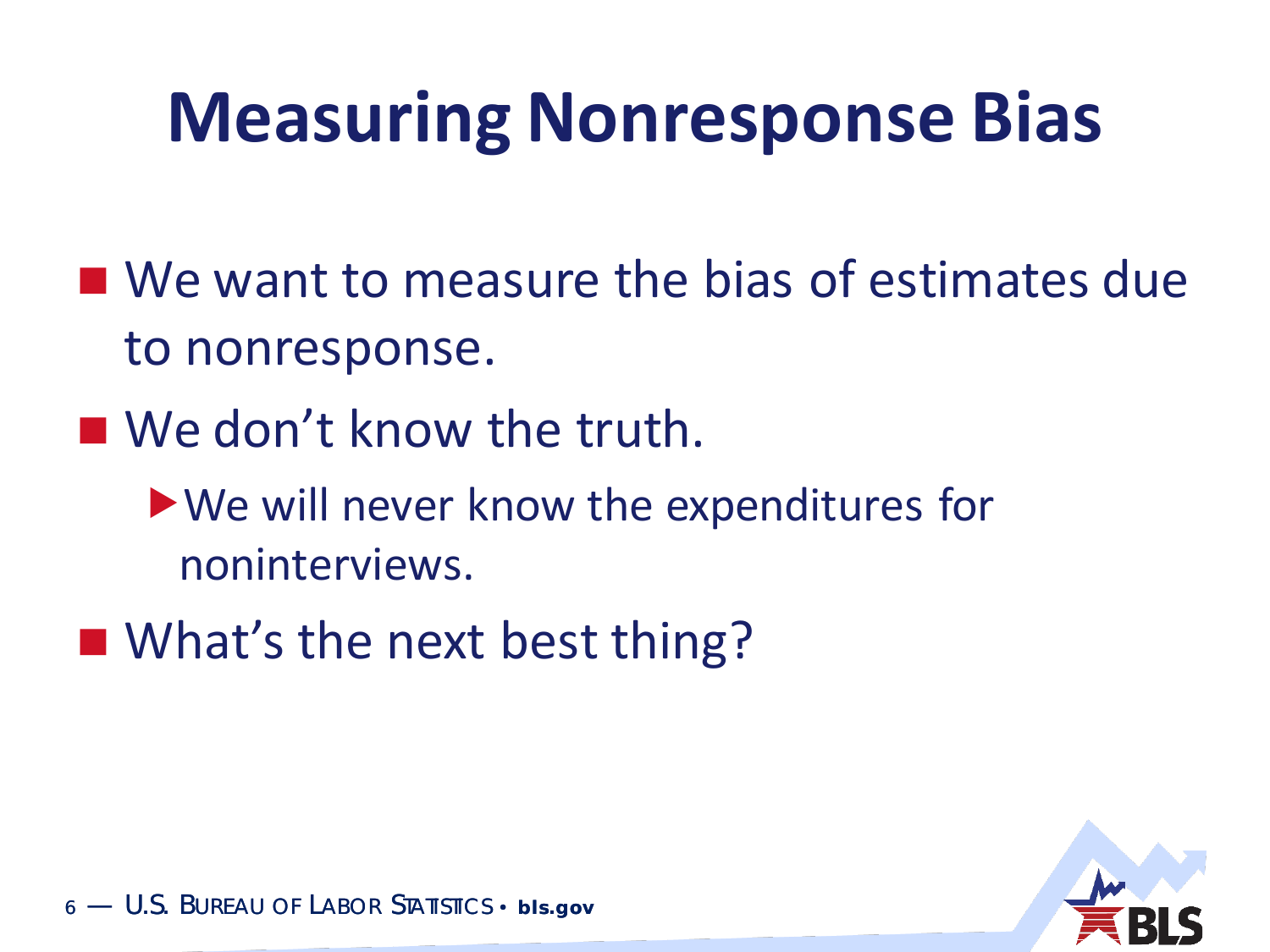### **Our Research Approach – Build a Better Mousetrap for Nonresponse Bias**

- Developed a noninterview adjustment tailored specifically for the COVID-19 period (2020Q2 and 2020Q3).
- Compared current estimates with estimates derived from alternative noninterview adjustments.
- Limitation: just because we didn't catch mice, doesn't mean there aren't mice. Could mean we need an even better mousetrap.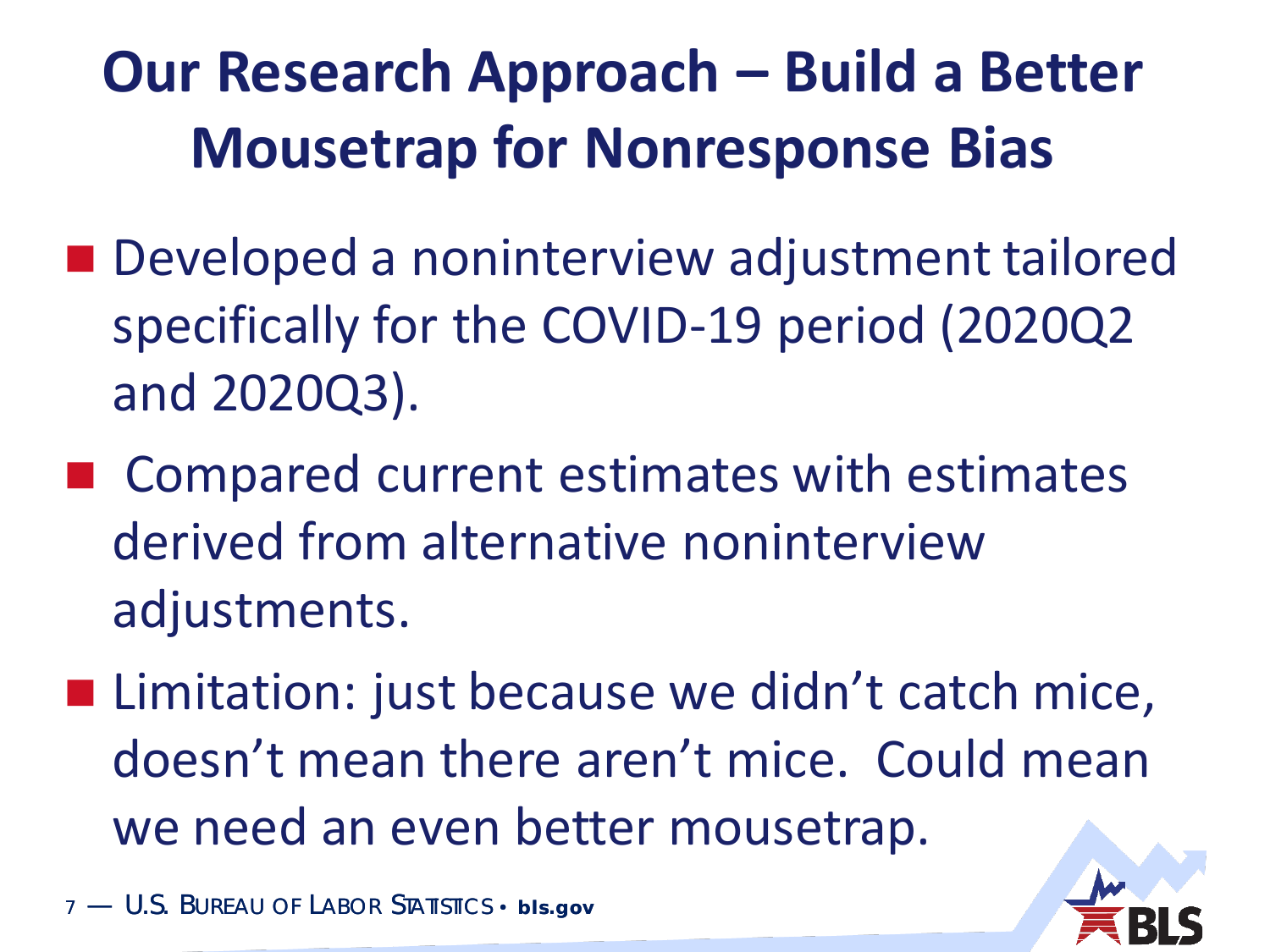### **Better Mousetrap for Nonresponse Bias**

- Used a logistic regression model to model response.
- Considered current variables and additional variables for defining the noninterview adjustment.
	- All variables need to be known for interviews and noninterviews.
	- Included additional variables from the Census Planning Database.
	- $\blacktriangleright$  Included variables that were significant in the logistic regression model

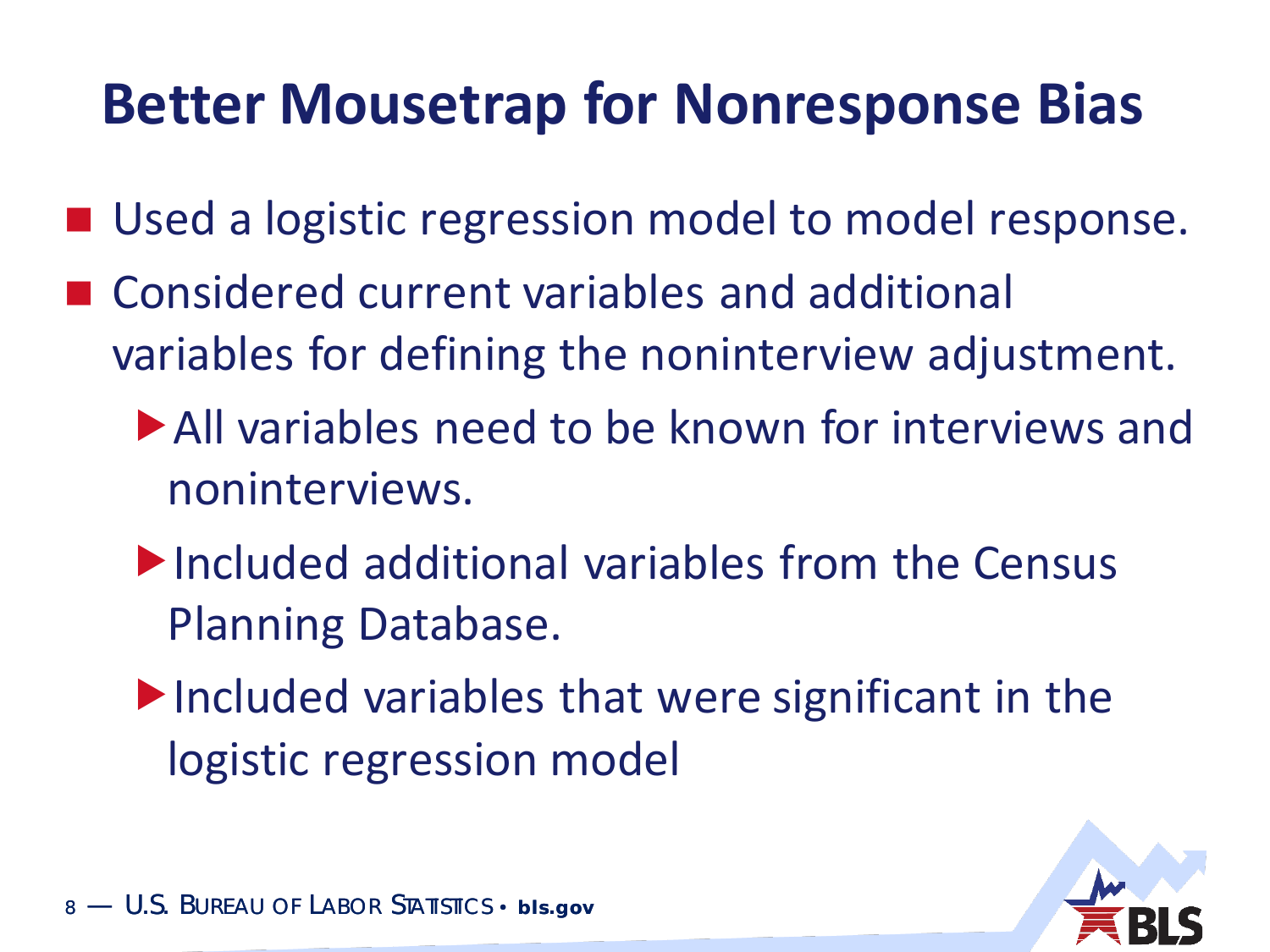### **CE Interview Survey Alternative Noninterview Adjustments**

|                                        | <b>Current</b> | A2<br>(202002) | A3<br>(202003) |
|----------------------------------------|----------------|----------------|----------------|
| <b>Number of Contacts</b>              | X              | X              | X              |
| Number of People in CU                 | X              | X              | X              |
| <b>Census Region</b>                   | $\sf X$        |                |                |
| <b>IRS Zip Code-Level Income</b>       | X              |                |                |
| <b>Tenure</b>                          |                | $\mathsf{X}$   | $\mathsf{X}$   |
| <b>Census Division</b>                 |                | X              | X              |
| <b>Interview Number</b>                |                | X              | X              |
| Was the PSU SR or NSR?                 |                | X              | X              |
| Quartiles of proportion aged 65+       |                | $\sf{X}$       |                |
| <b>Quartiles of proportion HS Grad</b> |                | Χ              |                |

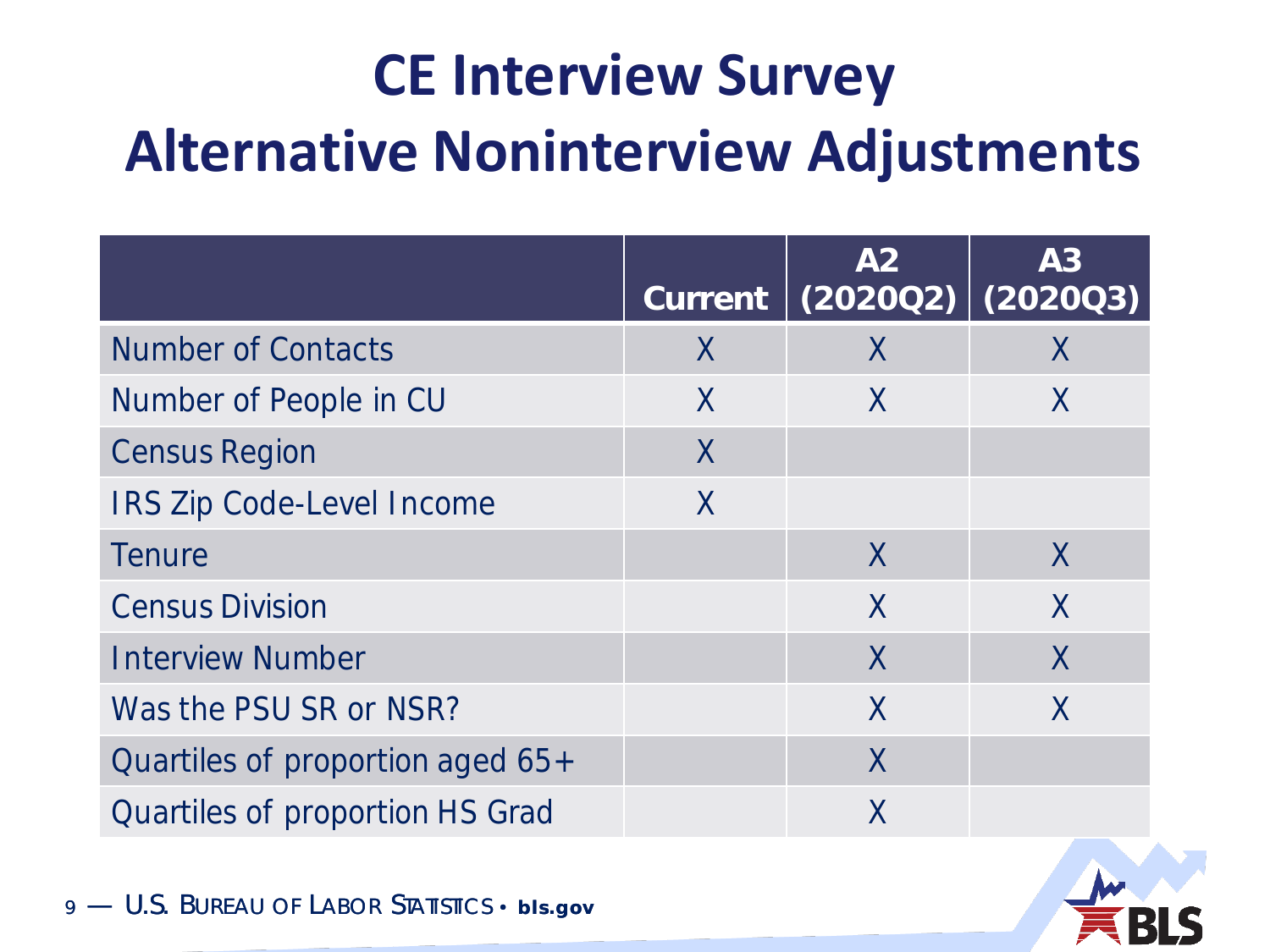### **Distribution of 2020Q2 Interview Survey Noninterview Factors**

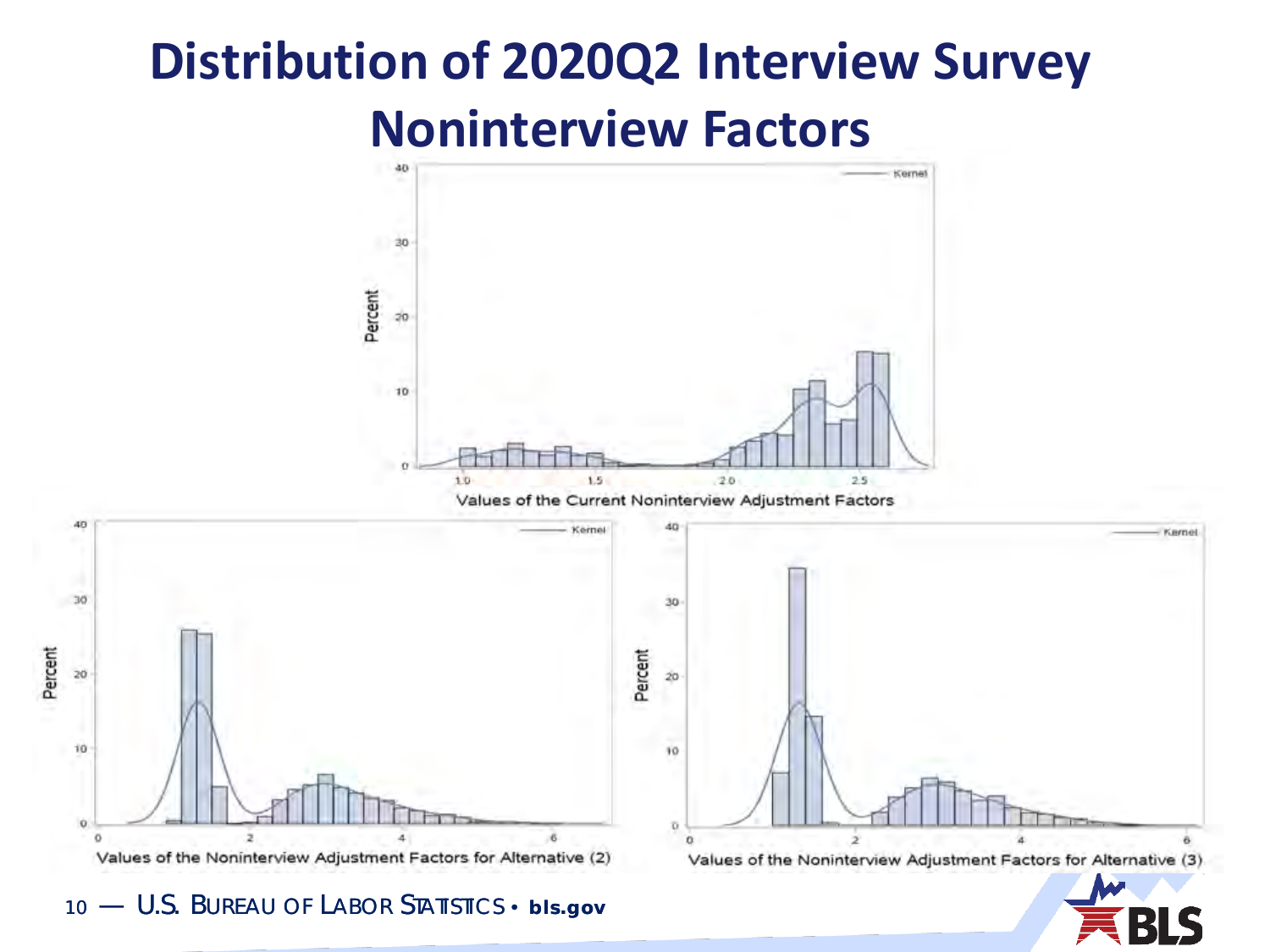#### **2020Q2 Interview Survey Annual Estimates of Expenditures**

|                                                  | <b>Current</b><br><b>Method</b> | <b>Alternative Method</b><br>(A2) |                              | <b>Alternative Method</b><br>(A3) |                              |
|--------------------------------------------------|---------------------------------|-----------------------------------|------------------------------|-----------------------------------|------------------------------|
| Mean of                                          | <b>Estimate</b>                 | <b>Estimate</b>                   | Percent<br><b>Difference</b> | <b>Estimate</b>                   | Percent<br><b>Difference</b> |
| <b>Total Expenditures</b>                        | 56,314<br>(848)                 | 56,519<br>(781)                   | 0.4                          | 56,668<br>(832)                   | 0.4                          |
| <b>Housing Expenditures</b>                      | 19,563<br>(268)                 | 19,672<br>(273)                   | 0.6                          | 19,705<br>(281)                   | 0.6                          |
| <b>Transportation</b><br><b>Expenditures</b>     | 9,399<br>(490)                  | 9,420<br>(498)                    | 0.2                          | 9,454<br>(517)                    | 0.2                          |
| <b>Food Expenditures</b>                         | 8,536<br>(115)                  | 8,549<br>(106)                    | 0.2                          | 8,557<br>(107)                    | 0.2                          |
| <b>Personal Insurance</b><br><b>Expenditures</b> | 6,583<br>(139)                  | 6,586<br>(121)                    | 0.0                          | 6,615<br>(128)                    | 0.0                          |
| <b>Health Expenditures</b>                       | 4,867<br>(106)                  | 4,850<br>(110)                    | $-0.3$                       | 4,854<br>(109)                    | $-0.3$                       |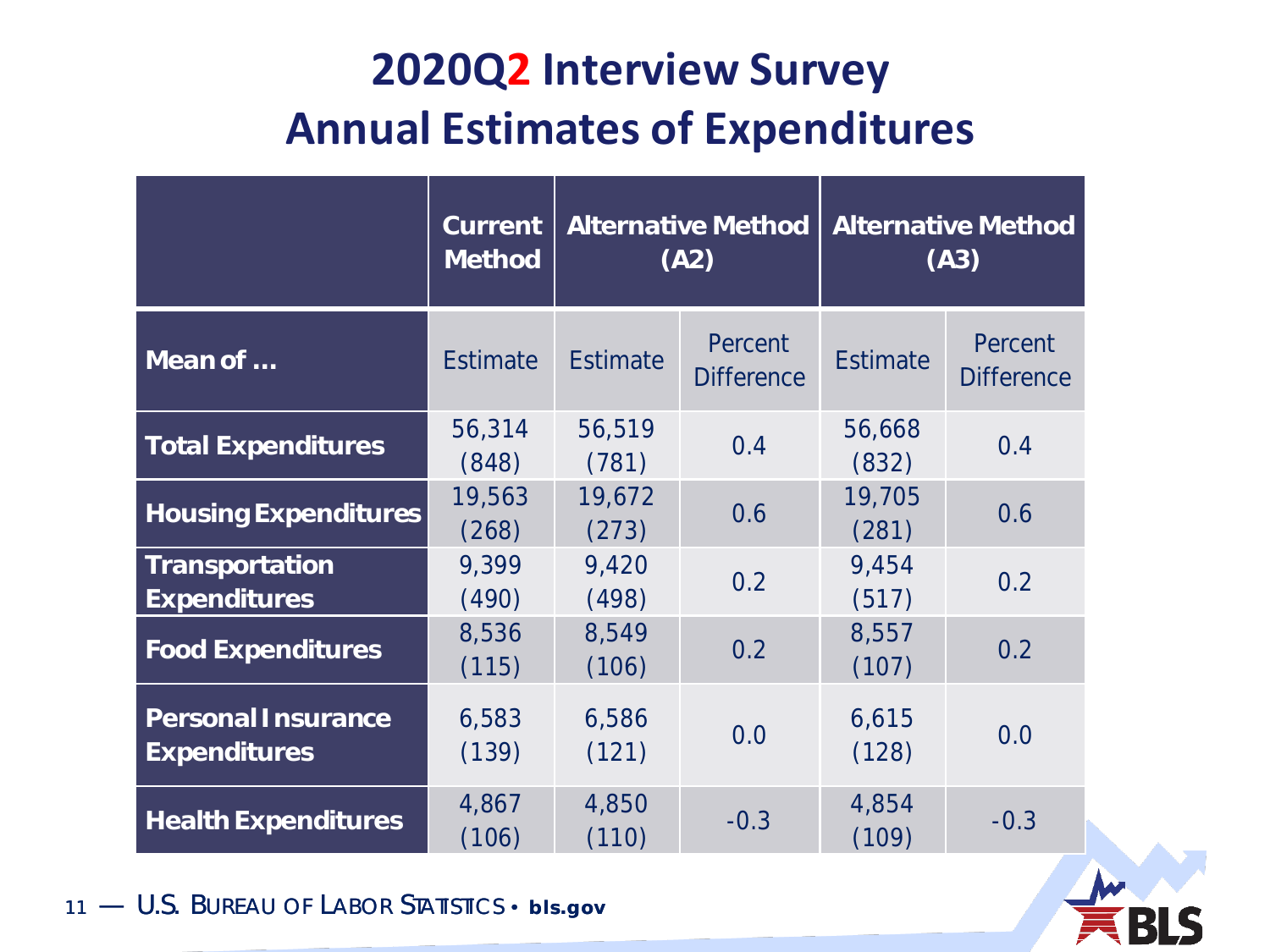#### **2020Q3 Interview Survey Annual Estimates of Expenditures**

|                                                  | <b>Current</b><br><b>Method</b> | <b>Alternative Method</b><br>(A2) |                              | <b>Alternative Method</b><br>(A3) |                              |
|--------------------------------------------------|---------------------------------|-----------------------------------|------------------------------|-----------------------------------|------------------------------|
| Mean of                                          | <b>Estimate</b>                 | <b>Estimate</b>                   | Percent<br><b>Difference</b> | <b>Estimate</b>                   | Percent<br><b>Difference</b> |
| <b>Total Expenditures</b>                        | 57,455<br>(636)                 | 58,208<br>(712)                   | $-1.3$                       | 58,428<br>(701)                   | 1.7                          |
| <b>Housing</b><br><b>Expenditures</b>            | 20,294<br>(250)                 | 20,608<br>(297)                   | $-1.5$                       | 20,700<br>(282)                   | 2.0                          |
| <b>Transportation</b><br><b>Expenditures</b>     | 9,503<br>(332)                  | 9,618<br>(357)                    | $-1.2$                       | 9,614<br>(357)                    | 1.2                          |
| <b>Food Expenditures</b>                         | 8,528<br>(98)                   | 8,604<br>(104)                    | $-0.9$                       | 8,624<br>(101)                    | 1.1                          |
| <b>Personal Insurance</b><br><b>Expenditures</b> | 6,339<br>(132)                  | 6,405<br>(138)                    | $-1.0$                       | 6,444<br>(140)                    | 1.7                          |
| <b>Health Expenditures</b>                       | 4,949<br>(116)                  | 4,952<br>(113)                    | $-0.0$                       | 4,964<br>(111)                    | 0.3                          |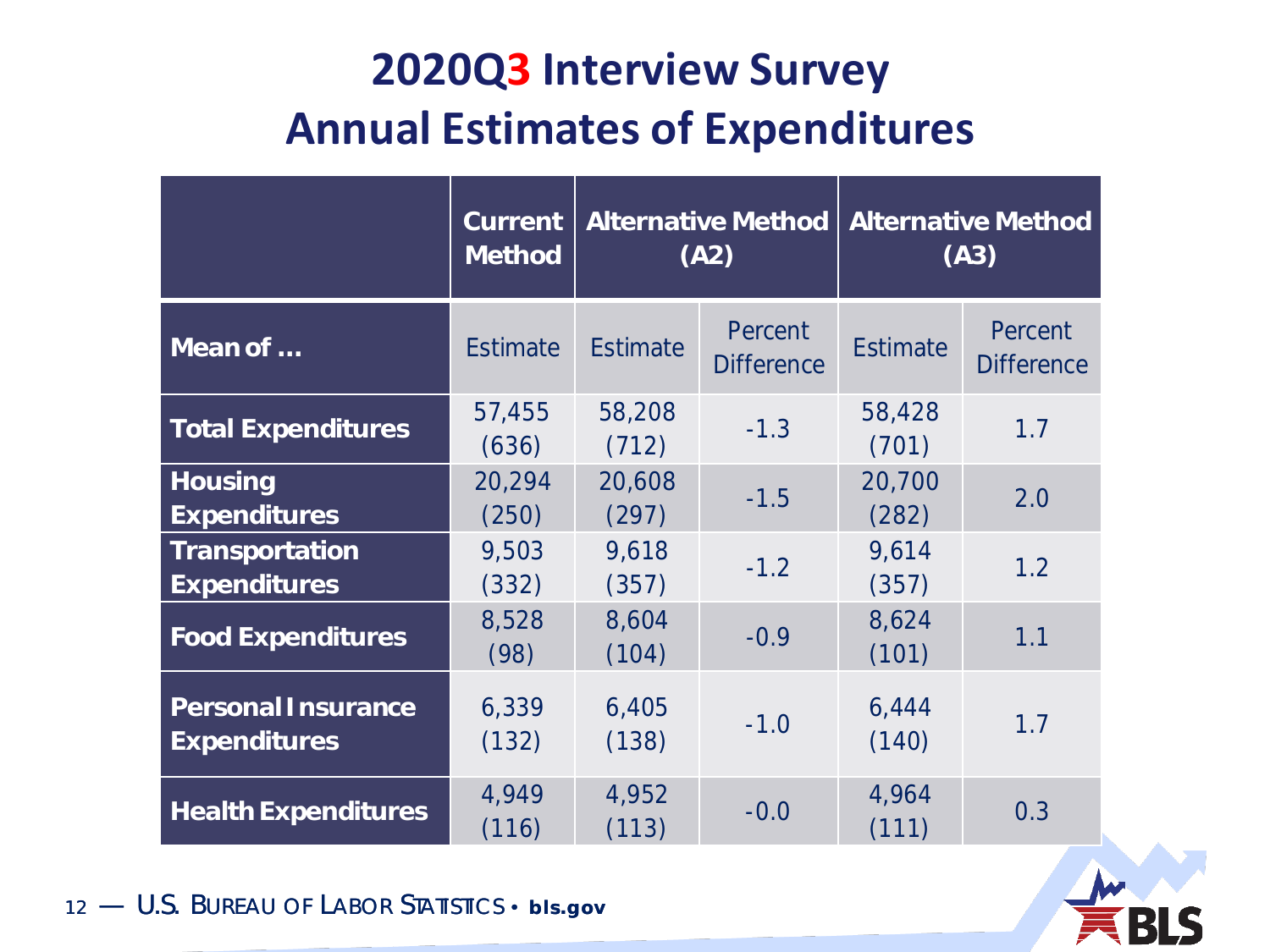### **CE Diary Survey Alternative Noninterview Adjustments**

|                                     | <b>Current</b> | A2                        | A3<br>$(202002)$ $(202003)$ |
|-------------------------------------|----------------|---------------------------|-----------------------------|
| <b>Number of Contacts</b>           | X              |                           |                             |
| Number of People in CU              | X              |                           |                             |
| <b>Census Region</b>                | $\sf X$        |                           |                             |
| <b>IRS Zip Code-Level Income</b>    | X              | X                         |                             |
| Tenure (owner/renter)               |                | $\mathsf{X}$              | $\mathsf{X}$                |
| <b>Census Division</b>              |                | $\boldsymbol{\mathsf{X}}$ | $\boldsymbol{\mathsf{X}}$   |
| <b>Quartiles of Hispanic Origin</b> |                | X                         | X                           |
| <b>Month</b>                        |                |                           |                             |

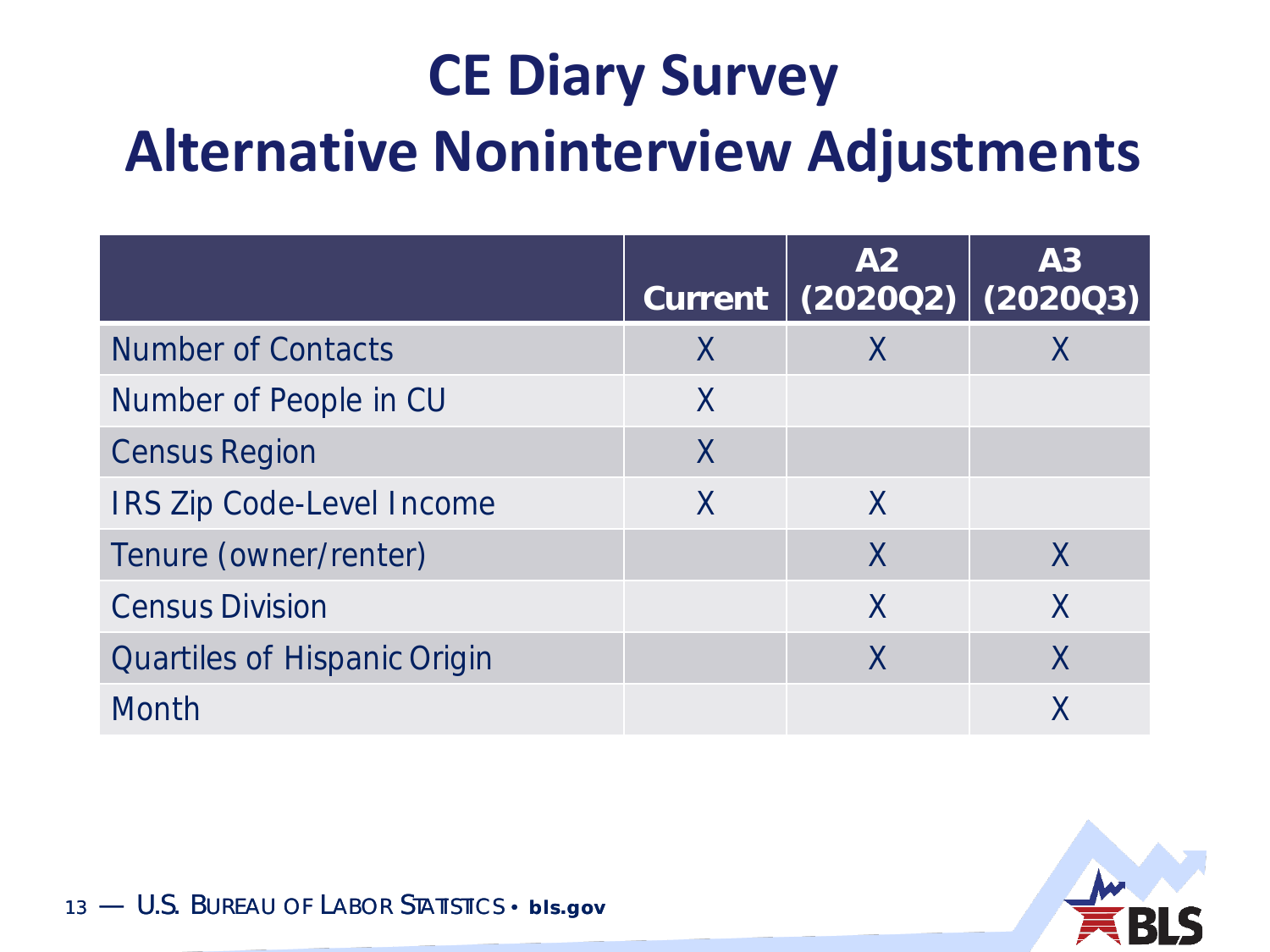#### **Distribution of 2020Q3 Diary Survey Noninterview Factors**

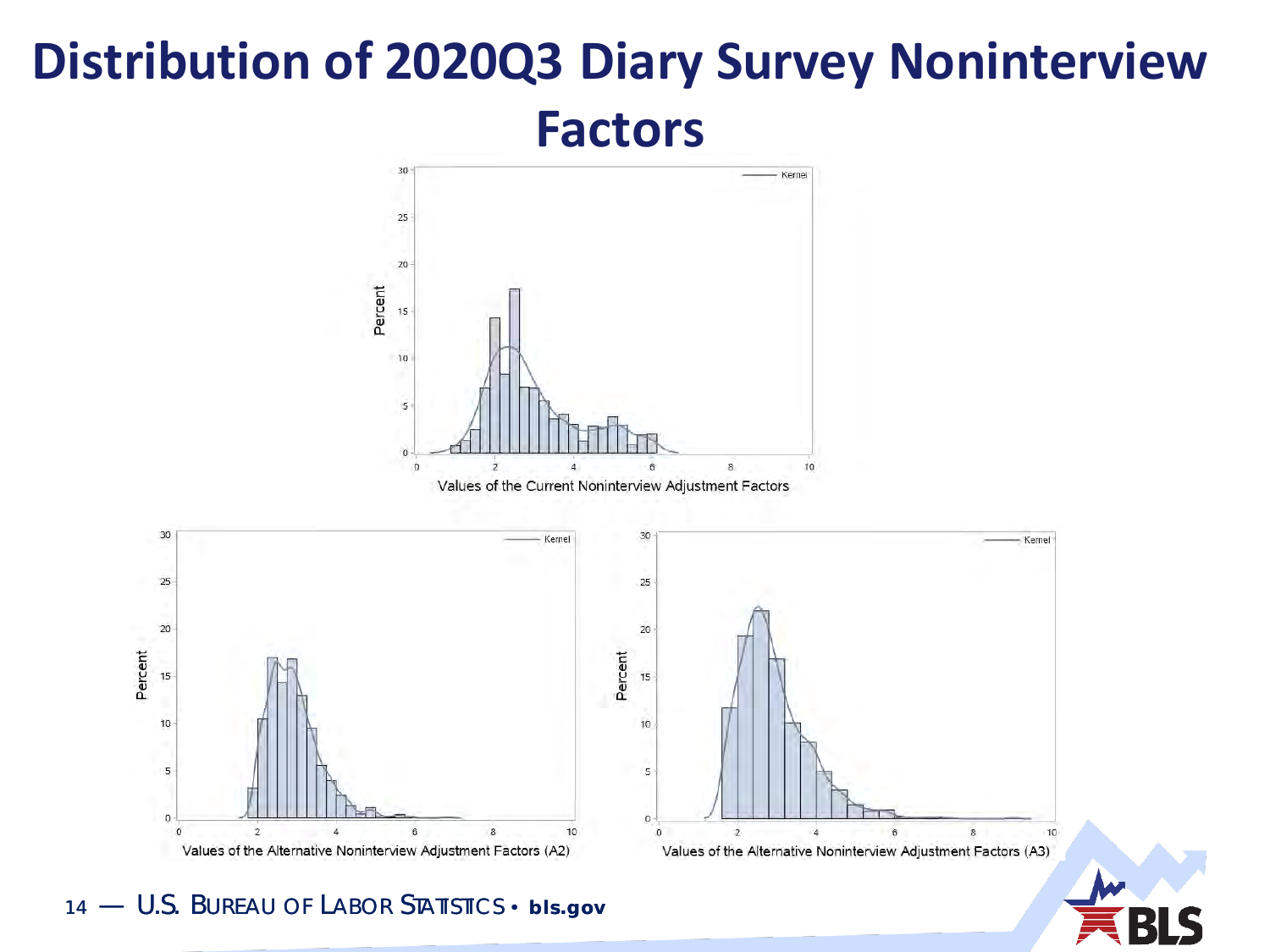#### **2020Q2 Diary Survey Monthly Estimates of Expenditures**

|                                                      | <b>Current</b><br><b>Method</b> | <b>Alternative Method</b><br>(A2) |                              | <b>Alternative Method</b><br>(A3) |                              |
|------------------------------------------------------|---------------------------------|-----------------------------------|------------------------------|-----------------------------------|------------------------------|
| Mean of                                              | <b>Estimate</b>                 | <b>Estimate</b>                   | Percent<br><b>Difference</b> | <b>Estimate</b>                   | Percent<br><b>Difference</b> |
| <b>Total Expenditures</b>                            | 2,825<br>(175)                  | 2,754<br>(206)                    | $-2.5$                       | 2,840<br>(236)                    | 0.5                          |
| <b>Meal Purchases Away</b><br>from Home              | 124<br>(8)                      | 123<br>(9)                        | $-0.6$                       | 125<br>(9)                        | 1.5                          |
| <b>Food Purchased for</b><br><b>Home Consumption</b> | 407<br>(15)                     | 393<br>(13)                       | $-3.4$                       | 398<br>(14)                       | $-2.2$                       |
| <b>Clothing</b>                                      | 82<br>(12)                      | 81<br>(13)                        | $-0.5$                       | 83<br>(13)                        | 1.8                          |
| <b>Other</b>                                         | 2,214<br>(168)                  | 2,158<br>(198)                    | $-2.5$                       | 2,234<br>(228)                    | 0.9                          |

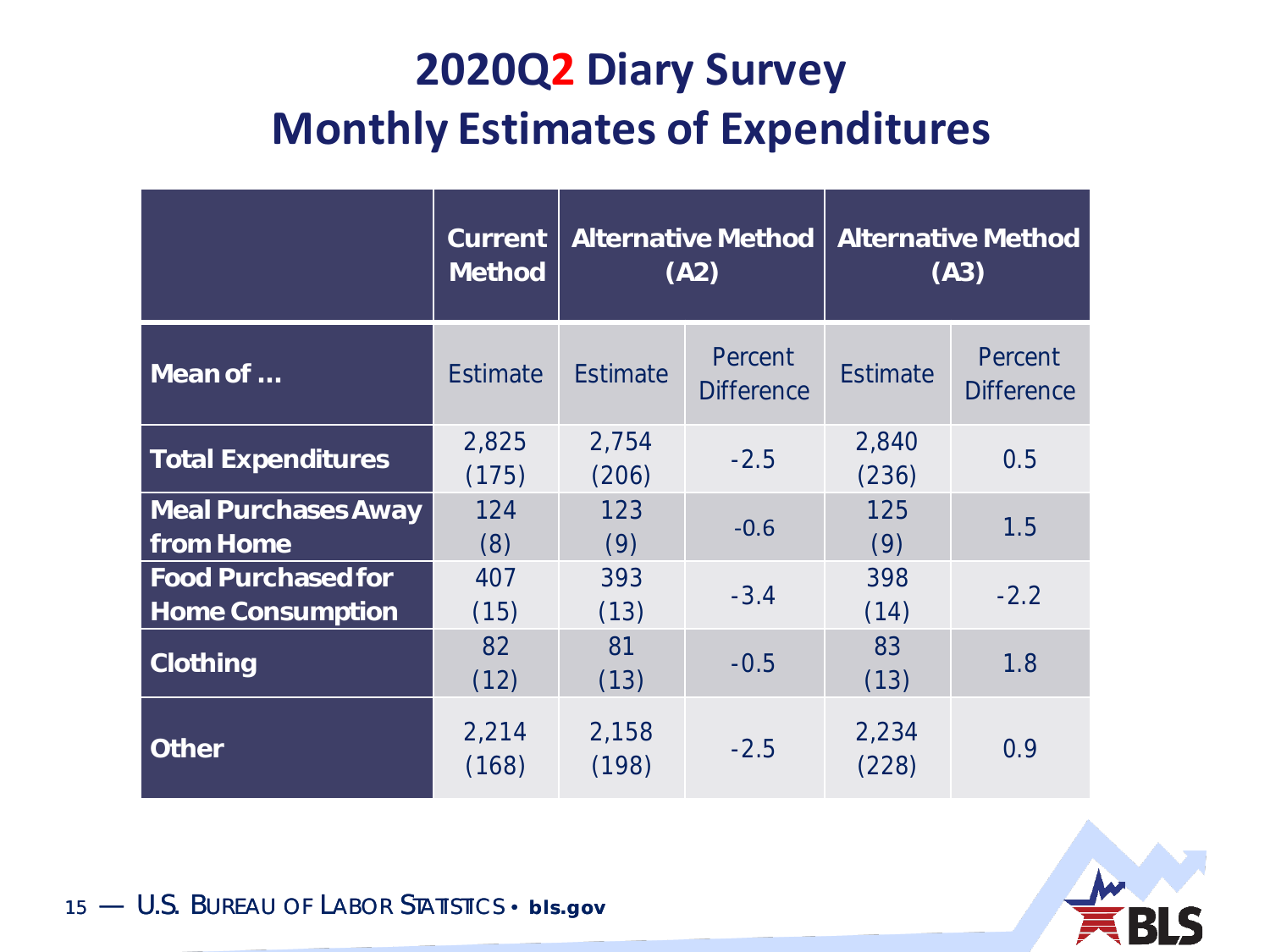#### **2020Q3 Diary Survey Monthly Estimates of Expenditures**

|                                                      | <b>Current</b><br><b>Method</b> | <b>Alternative Method</b><br>(A2) |                              | <b>Alternative Method</b><br>(A3) |                              |
|------------------------------------------------------|---------------------------------|-----------------------------------|------------------------------|-----------------------------------|------------------------------|
| Mean of                                              | <b>Estimate</b>                 | <b>Estimate</b>                   | Percent<br><b>Difference</b> | <b>Estimate</b>                   | Percent<br><b>Difference</b> |
| <b>Total Expenditures</b>                            | 3,422<br>(184)                  | 3,317<br>(172)                    | $-3.1$                       | 3,388<br>(186)                    | $-1.0$                       |
| <b>Meal Purchases Away</b><br>from Home              | 165<br>(9)                      | 164<br>(9)                        | $-0.7$                       | 163<br>(9)                        | $-1.0$                       |
| <b>Food Purchased for</b><br><b>Home Consumption</b> | 415<br>(12)                     | 417<br>(14)                       | 0.6                          | 421<br>(14)                       | 1.5                          |
| <b>Clothing</b>                                      | 94<br>(7)                       | 97<br>(8)                         | 2.7                          | 95<br>(8)                         | 0.8                          |
| <b>Other</b>                                         | 2,789<br>(182)                  | 2,639<br>(172)                    | $-4.0$                       | 2,709<br>(185)                    | $-1.4$                       |

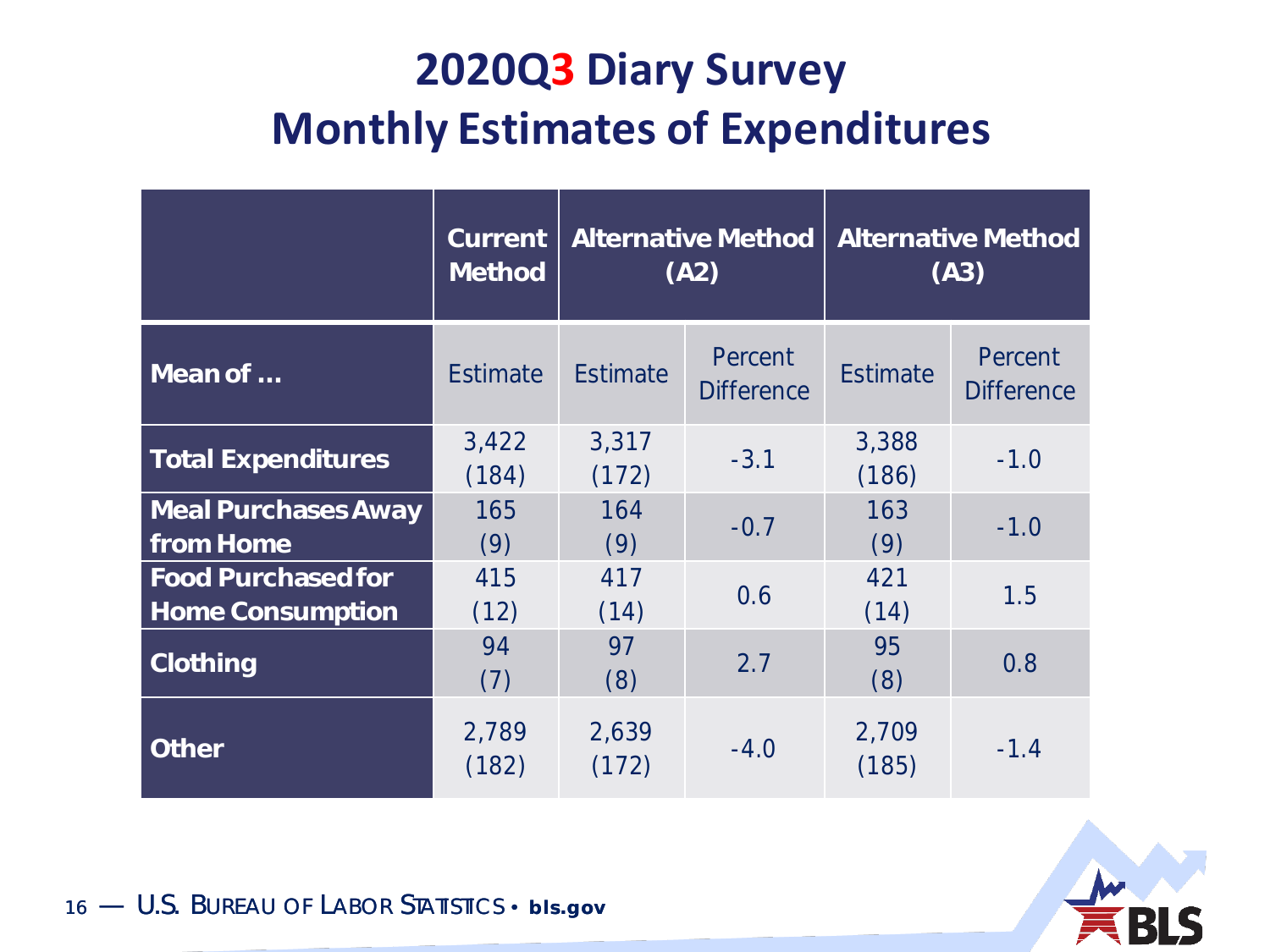## **Conclusion**

■ Not enough evidence of nonresponse bias. ■ A future research project with Census will consider using Administrative data from the IRS in the noninterview adjustment.